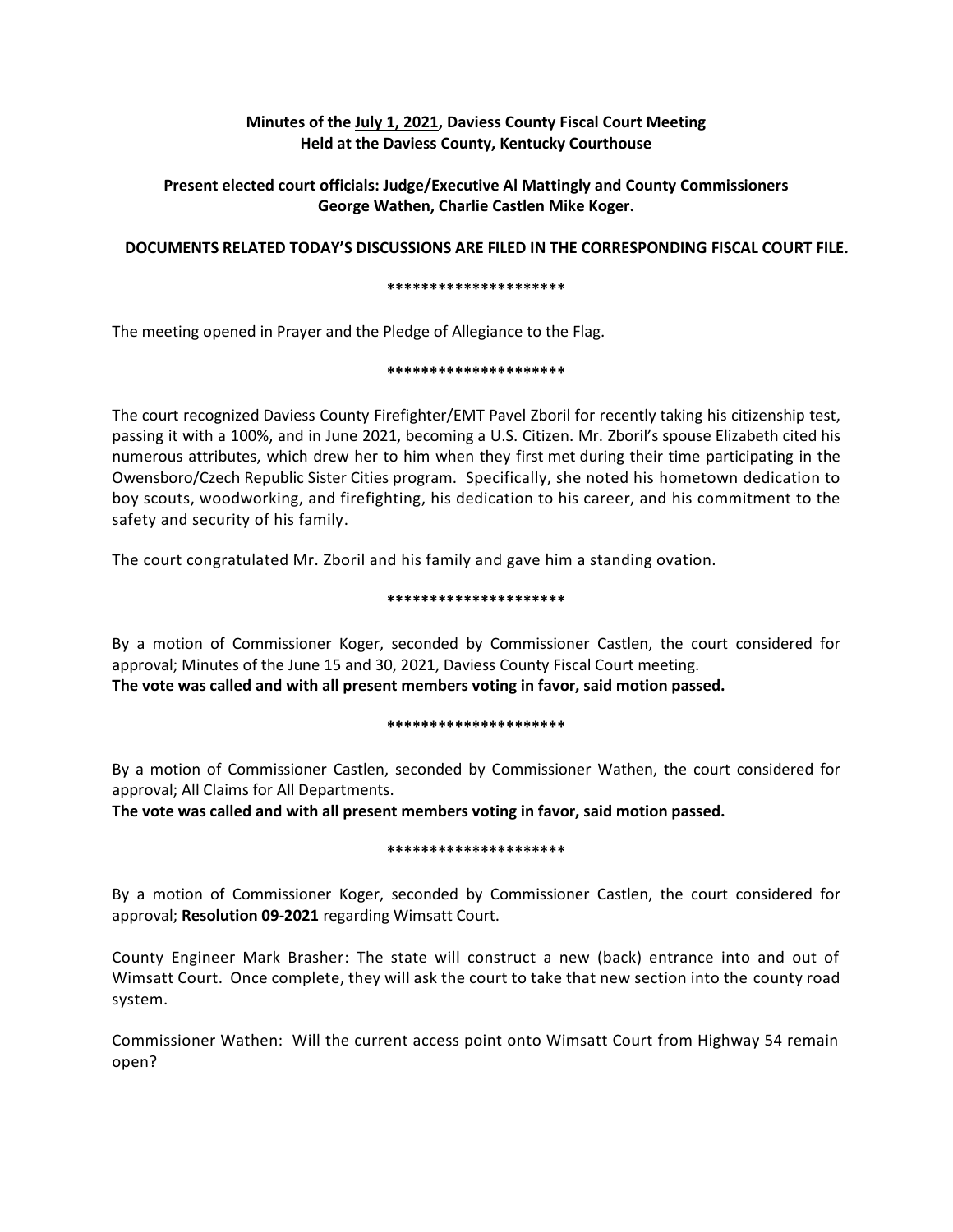Mr. Brasher: I believe it will, but be converted into a right-in, right-out intersection, which is one of the reasons why they are giving or proposing this access in the back.

Commissioner Wathen: I think this is great.

Commissioner Castlen: This is a much needed relief for those living on Wimsatt Court, and will serve an even greater purpose following the state's widening plans on Highway 54 to 7 lanes.

## **The vote was called and with all present members voting in favor, said motion passed.**

#### **\*\*\*\*\*\*\*\*\*\*\*\*\*\*\*\*\*\*\*\*\***

By a motion of Commissioner Wathen, seconded by Commissioner Castlen, the court considered for approval; Household Hazardous Waste Day Grant Agreement.

David Smith: This grant is for \$25,000. The county's portion is \$7,500, which can be in-kind labor. This event will be on October 9, 2021, at the Daviess County Operations Center. Daviess County citizens can drop off household hazardous waste that cannot otherwise be taken to the landfill such as batteries and acids. A full list will be added to the county website and Facebook page once it becomes available.

## **The vote was called and with all present members voting in favor, said motion passed.**

#### **\*\*\*\*\*\*\*\*\*\*\*\*\*\*\*\*\*\*\*\*\***

By a motion of Commissioner Castlen, seconded by Commissioner Wathen, the court considered for approval; Panther Creek Park Fireworks Event Performance and Production Contract with The Eric Group.

Assistant County Treasurer Jordan Johnson: This is for the performance and production of the Labor Day Weekend fireworks show for \$3,500. It mirrors other entertainment contracts we have had in the past.

**The vote was called and with all present members voting in favor, said motion passed.**

## **\*\*\*\*\*\*\*\*\*\*\*\*\*\*\*\*\*\*\*\*\***

By a motion of Commissioner Castlen, seconded by Commissioner Koger, the court considered for approval; Service Agreement with Audubon Area Community Services to Administer CDBG-CV Utility Assistance Program.

County Treasurer Jim Hendrix: This agreement is between us and Audubon Area Community Services (AACS). As you know, we got \$200,000 for the CDBG utility grant, and per DLG's recommendation, we will use a third party to administer that because of some efficiencies. AACS, in this case, is used to doing the Low Income Home Energy Assistance Program (LIHEAP) and is aware of the requirements. We have submitted a MOA between us and GRADD and the state to get the money, but this document formalizes the agreement between us and AACS, so that there's a legal contract in place as to what they are actually allowed to do and not allowed to do. That makes sure both parties understand their obligations. We reviewed it. Legal has reviewed it. It is all in order.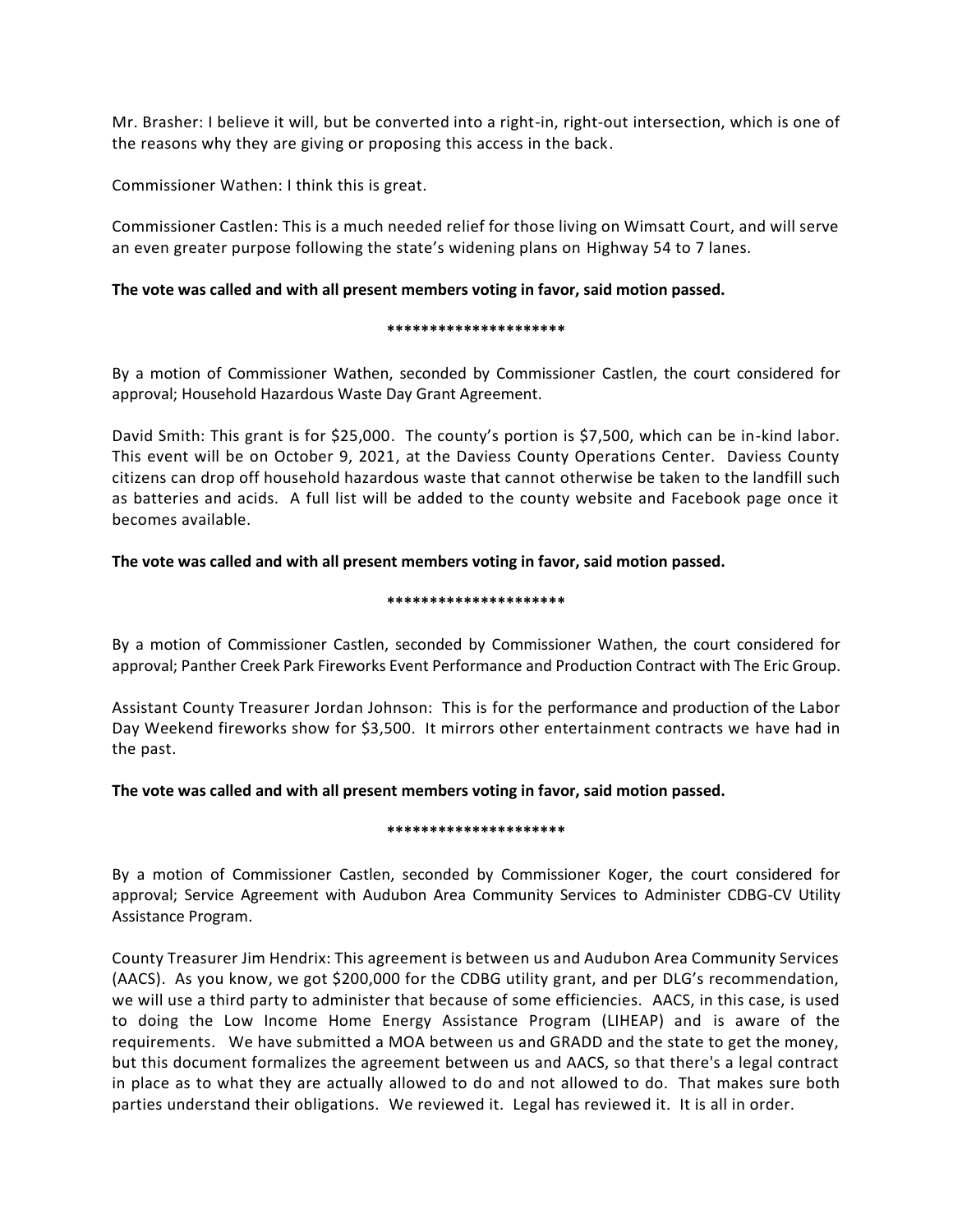**The vote was called and with all present members voting in favor, said motion passed.**

## **\*\*\*\*\*\*\*\*\*\*\*\*\*\*\*\*\*\*\*\*\***

By a motion of Commissioner Wathen, seconded by Commissioner Koger, the court considered for approval; Business Associate Agreement from Green River District Health Department for the Medical Reserve Corps (a Citizens Corps Program) for 7/1/2021 to 6/30/2022.

Treasurer Hendrix: If a situation occurs requiring the Medical Reserve Corps (MRC) to be activated, this agreement details roles and responsibilities of the MRC, EMA, and Green River District Health Department. It allows for the exchange of personal protected information between the 3 groups, which is almost always a part of a business associate agreement and provides an understanding that said data is protected.

**The vote was called and with all present members voting in favor, said motion passed.**

## **\*\*\*\*\*\*\*\*\*\*\*\*\*\*\*\*\*\*\*\*\***

By a motion of Commissioner Castlen, seconded by Commissioner Wathen, the court considered for approval; Award the following RFQs:

Mr. Johnson:

**06-2021**: Trap & Skeet Targets (Gun Club) to CAC Associates, Inc. for \$15,689.83.

Daviess County Fiscal Court received three (3) responsive quotes for the provision of 693 cases of white flyer orange top targets and 693 cases of white flyer orange dome targets for the Daviess County Gun Club. CAC Associates, Inc. is the lowest and best evaluated quote received, having no exceptions to the specifications. It is our recommendation to pursue the lowest and best evaluated quote submitted by CAC Associates, Inc. in the amount of \$15,689.83

**07-2021**: Five (5) Lateral Fire-Resistant File Cabinets (Human Resources) to ULINE for \$14,475.

Daviess County Fiscal Court received three (3) responsive quotes for the provision of five (5) lateral fireresistant file cabinets for the Human Resources department. ULINE is the lowest and best evaluated quote received, having no exceptions to the specifications. It is our recommendation to pursue the lowest and best evaluated quote submitted by ULINE in the amount of \$14,475.00

 **08-2021**: 10-Ton Rooftop HVAC Unit Replacement (Detention Ctr) to Hagerman Plumbing & Heating for \$10,170.

Daviess County Fiscal Court received five (5) responsive quotes for the replacement of the 10-ton rooftop HVAC unit for Building 3 of the Daviess County Detention Center. Hagerman Plumbing & Heating is the lowest and best evaluated quote received, having no exceptions to the specifications. It is our recommendation to pursue the lowest and best evaluated quote submitted by Hagerman Plumbing & Heating in the amount of \$10,170.00.

# **The vote was called and with all present members voting in favor, said motion passed.**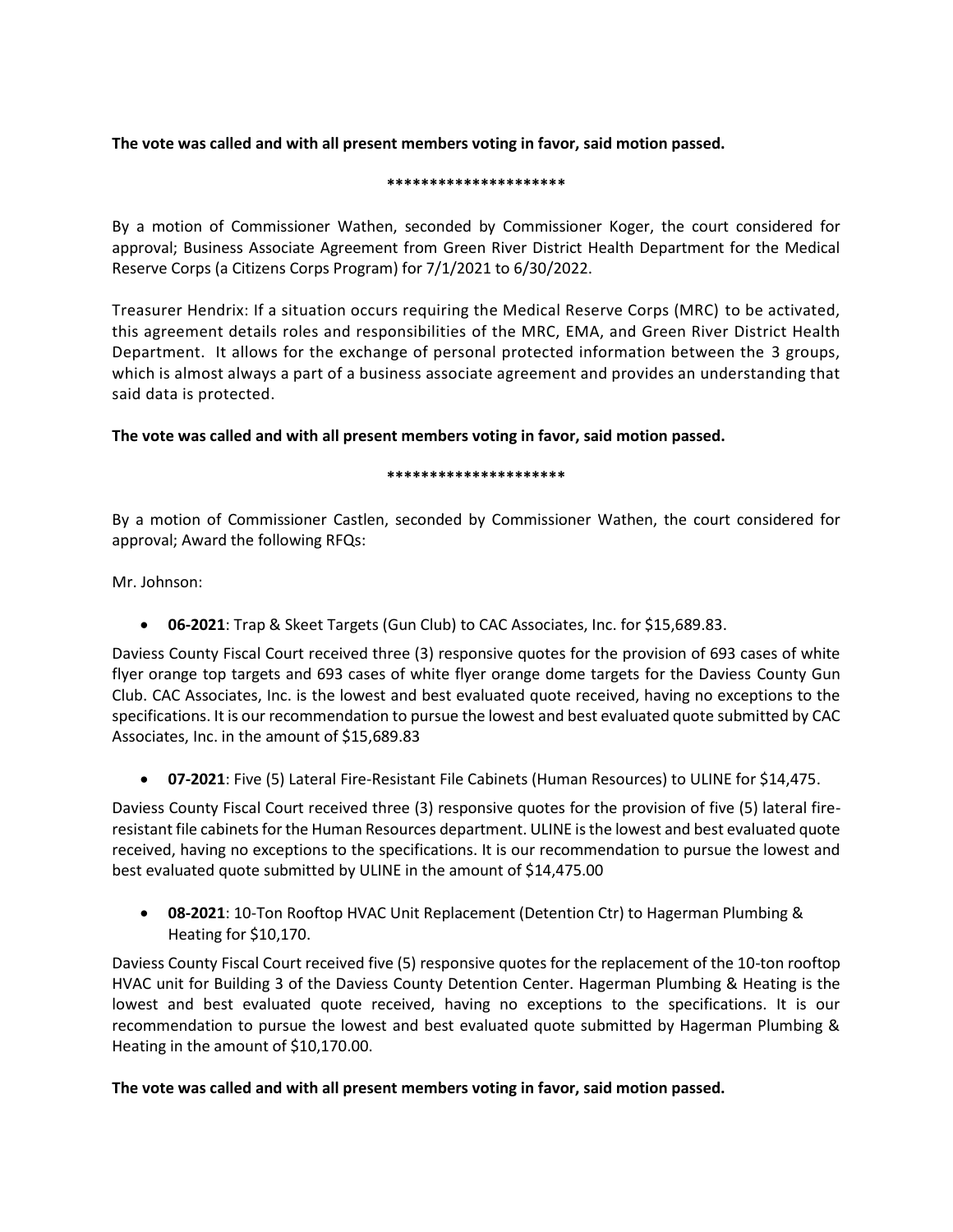#### **\*\*\*\*\*\*\*\*\*\*\*\*\*\*\*\*\*\*\*\*\***

By a motion of Commissioner Wathen, seconded by Commissioner Castlen, the court considered for approval; Hire Brian Freels as Service Tech. eff. upon successful completion of pre-employment screening. **The vote was called and with all present members voting in favor, said motion passed.**

#### **\*\*\*\*\*\*\*\*\*\*\*\*\*\*\*\*\*\*\*\*\***

By a motion of Commissioner Koger, seconded by Commissioner Castlen, the court considered for approval; Reappoint Dr. Anthony McBride (S1T) to the Owensboro Health Board; TERM: 10/31/21 – 10/31/2024 **#10.1.2021**.

**The vote was called and with all present members voting in favor, said motion passed.**

#### **\*\*\*\*\*\*\*\*\*\*\*\*\*\*\*\*\*\*\*\*\***

**No other business was brought before the Daviess County Fiscal Court.**

**\*\*\*\*\*\*\*\*\*\*\*\*\*\*\*\*\*\*\*\*\***

**No Public Comments were received.**

**\*\*\*\*\*\*\*\*\*\*\*\*\*\*\*\*\*\*\*\*\***

## **Comments by Daviess County Fiscal Court**

Court members welcomed Commissioner Wathen back to court after a brief illness.

Judge Mattingly: The virus is still out there and today, our numbers increased slightly.

Mr. Brasher: Regarding the fire tower at Panther Creek Park, I discussed it with a structural engineer, and he is working on presenting the court with a proposed agreement for a structural analysis of said tower. This professional services agreement should be roughly around \$2,000.

Judge Mattingly: The Commissioners and I have received numerous comments and questions about the outer loop. I encourage folks to look at the feasibility study that KYTC is conducting. It involves an east-west corridor around the outside of the bypass. This study is not being done by the city or county – it is being done by the state. There is one day left for public comment. The Commissioners and I are happy to talk with people about this, but since it is a feasibility study, we don't have a lot of information other than what you would see on the KYTC link. Do not be afraid to make your concerns known. Please, I urge you, get on there and make your voices known.

Commissioner Wathen: I know that we are just beginning the feasibility study, but what I would rather see is us approach different segments of need than an all or nothing type of project.

Judge Mattingly, stated: "I always reference Commissioner Wathen who once said, "We don't know what we don't know." and that is the reason for a feasibility study." I think at the beginning, one of the statements that they made was that a loop may not be what is needed, but segments that need work done will be identified.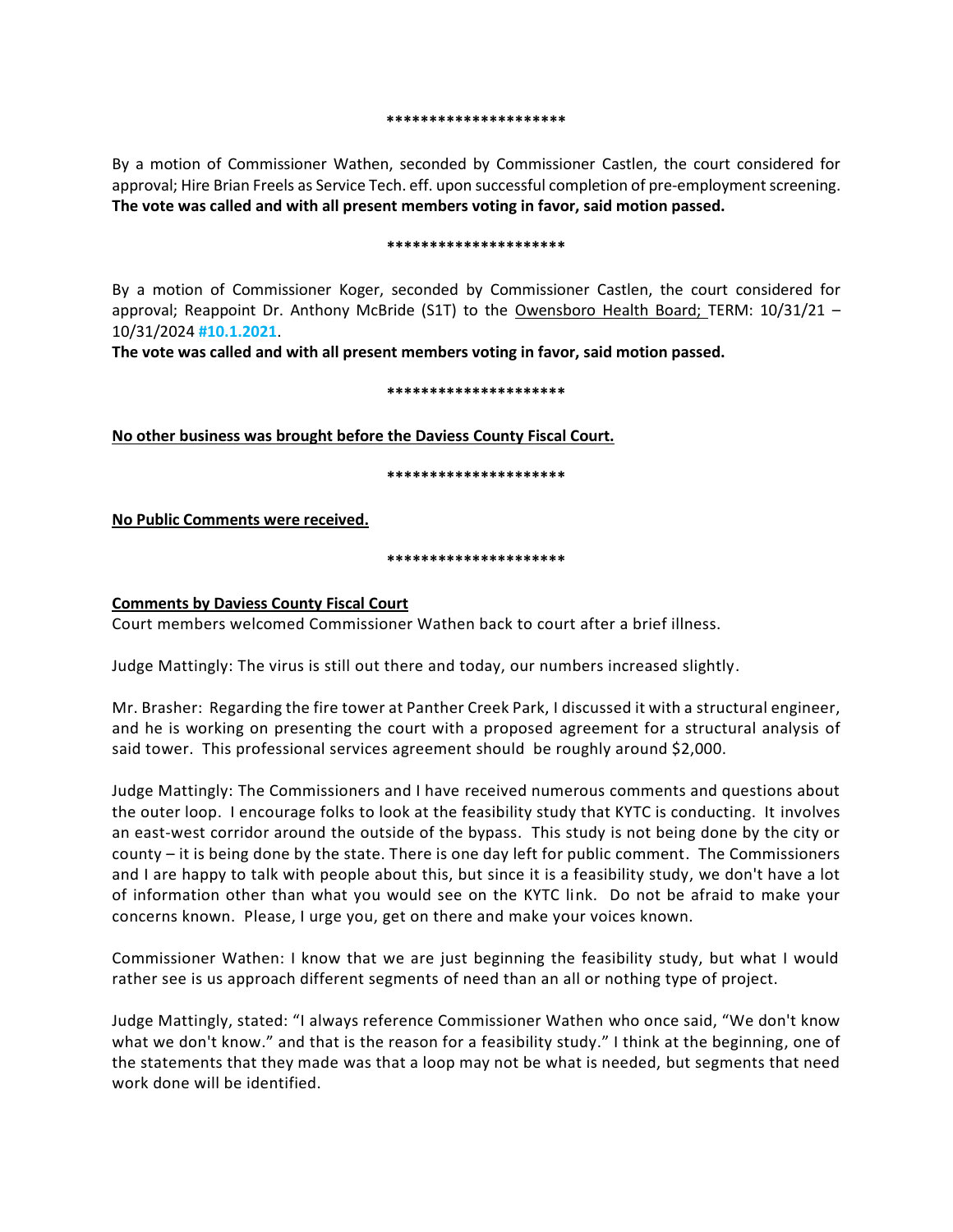At a MPO meeting there was a 1975 transportation study, which contemplated an outer loop. Now, outer then was nowhere near as far out as this one is showing, but I agree with what you are saying, we need to see what they bring back and then perhaps attack it in parts and pieces.

Commissioner Castlen: Administratively, Tom Lovett of GRADD guides the MPO board. Today, I spoke with him about the outer loop. He made the point that out of all of these online drawn segments that people are saying are going through their houses, properties, or farms, are 1,000 feet wide. Compare that to the bypass, which is only 200 feet wide, measured from the edge of right-of way to the edge of right-of-way. The real road, if it were ever built, would only be one-fifth of what people are looking at on these maps. I am actually on the TAC Committee, and today was the first time I have ever heard that. I told him that it would have been nice to have known that information by at least last Tuesday.

Court members wished all a happy and safe 4<sup>th</sup> of July.

Commissioner Castlen: Some of our veterans have PTSD, and encouraged people to somehow be sensitive to this very real condition.

Judge Mattingly recognized Employee Anniversaries:

| $\bullet$ | Kami Hershey      | Software Analyst | 15 years of service |
|-----------|-------------------|------------------|---------------------|
|           | • Jeff Pool       | Fire - Engineer  | 15 years of service |
|           | • Jerry Reddish   | Senior HEO       | 10 years of service |
|           | • Johnathan Heath | Firefighter/EMT  | 5 years of service  |
|           | • Kelci Calhoun   | Vet Technician   | 5 years of service  |

Judge Mattingly: The 1st of July is 18-months from the end of what will be my 3<sup>rd</sup> term as Daviess County Judge. I want to tell everybody how privileged I feel and how privileged I have been to serve as the Judge-Executive for Daviess County. I served two terms as a City Commissioner and I always said at the end of those terms that it was one of the most fulfilling things I have ever done to be able to listen to folks who have concerns and not always could I allay their fears, not always could I address their concerns, not always could I help them, but when I did, and most importantly, when I listened, just listened, to see the look on their face, that oh, my lord, somebody in government is listening to my problem, and is actually going to help me, it is one of the most fulfilling things I have ever done. There have been 24 Daviess County Judge Executives, many who served multiple terms. For no reason, no health reasons, no reasons whatsoever, I announce tonight that I won't seek a fourth term as Daviess County Judge-Executive. I have done, and will continue to do the best that I can for this county. I have enjoyed every minute of it. I don't expect that I will retire or resign from the community. I can tell you absolutely that I will not change my mind about running for another term. Judy and I will celebrate our 50<sup>th</sup> wedding anniversary. I believe that she and I deserve to give each other more time than I have given her in the past.

## **\*\*\*\*\*\*\*\*\*\*\*\*\*\*\*\*\*\*\*\*\***

# **Adjournment**

Without objection, Judge/Executive Mattingly adjourned the meeting. **SO ORDERED THAT COURT STAND ADJOURNED.**